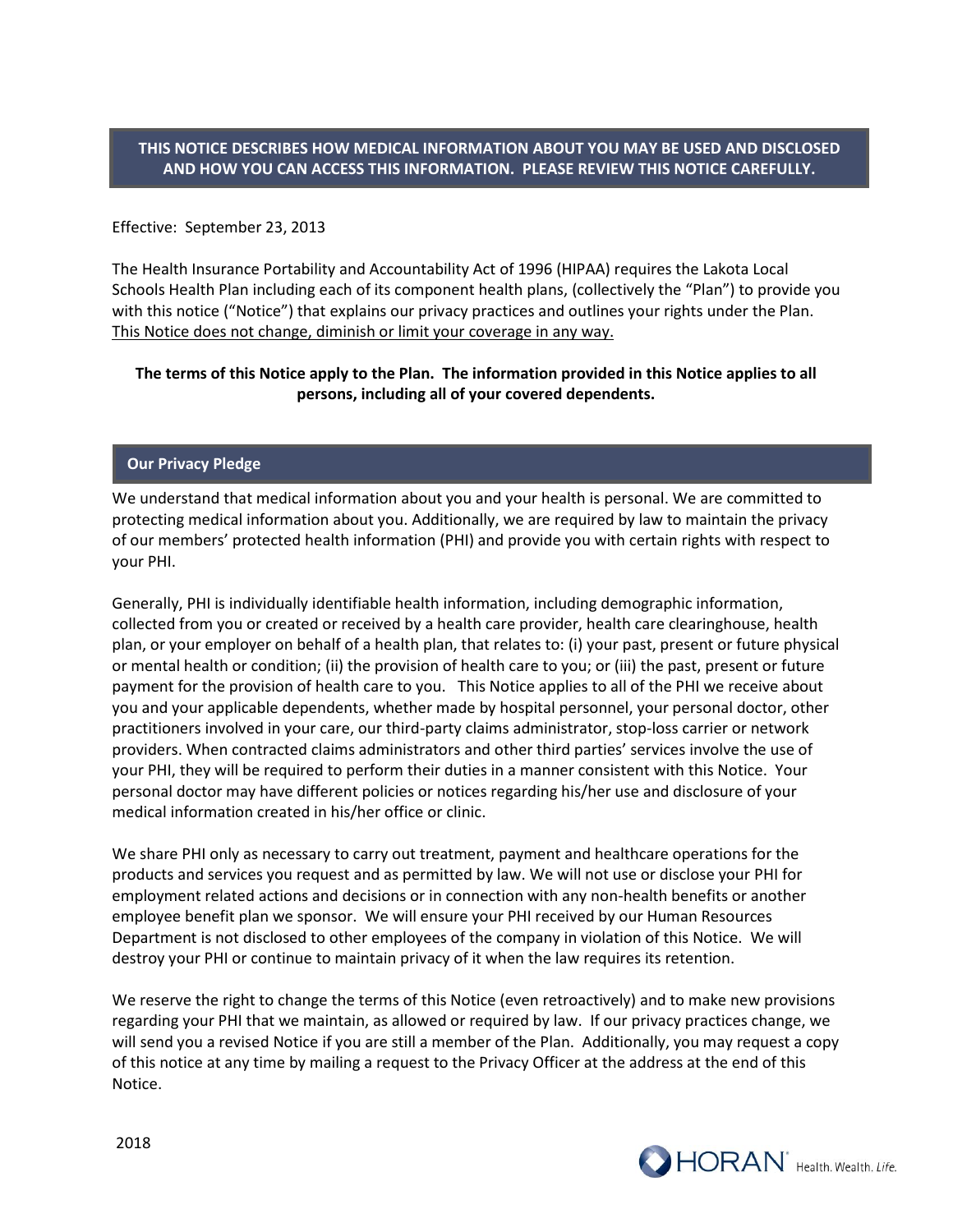#### **Uses and Disclosures of Your Personal Health Information**

We (independently or via a third party) will not use or disclose your PHI except in the following circumstances:

Your Authorization: We may use or disclose your PHI if you have signed a form authorizing the use or disclosure and then only in accordance with such authorization. You have the right to revoke the authorization in writing at any time. Your revocation will not affect any use or disclosure made pursuant to your authorization while it was in effect.

Personal Representatives: We will disclose your PHI to individuals authorized by you, or to an individual designated as your personal representative, attorney-in-fact, etc., so long as you provide us with a written notice/authorization and any supporting documents (e.g., power of attorney or a court order of appointment of the person as your guardian).

Spouses and Dependents: With only limited exceptions, we will send all mail to the employee. This includes mail relating to the employee's spouse and other family members who are covered under the Plan. If a person covered under the Plan has requested restrictions or confidential communications (see below), and if we have agreed to the request, we will send mail as provided in the request.

Disclosures for Treatment: We may make disclosures of your PHI as necessary for your treatment. For example, a doctor involved in your care may request your PHI that we hold to supplement his/her own records.

Uses and Disclosures for Payment: We may use and disclose your PHI as necessary for payment purposes. For example, we may use information regarding your medical procedures and treatment to process and pay claims. The Plan will mail Explanation of Benefits forms and other information to you at the address on record.

Uses and Disclosures for Health Care Operations: We may use and disclose your PHI, as necessary and as permitted by law for our health care operations which may include utilization review and management, underwriting, enrollment, auditing and other functions related to your Plan. For example, we may use information about your claims to refer you to a disease management program, project future benefit costs or audit the accuracy of the claims processing functions. However, we will not use your genetic information for underwriting purposes.

Disclosures to Family and Friends Involved in Your Care: We may disclose to designated family, friends, or others your PHI directly relevant to such person's involvement with your care or payment for your care. For example, if a family member or a caregiver calls the Plan with prior knowledge of a claim, the Plan may confirm whether or not the claim has been received and paid. You may instruct us, in writing, to stop or limit this kind of disclosure.

Outside Business Associates: Certain aspects of our services are performed through contracts with outside persons or organizations, such as auditing and legal services. At times it may be necessary for us to provide portions of your PHI to one or more of these outside persons or organizations who assist us with health care operations. In all cases, we require these business associates to safeguard the privacy of your information.

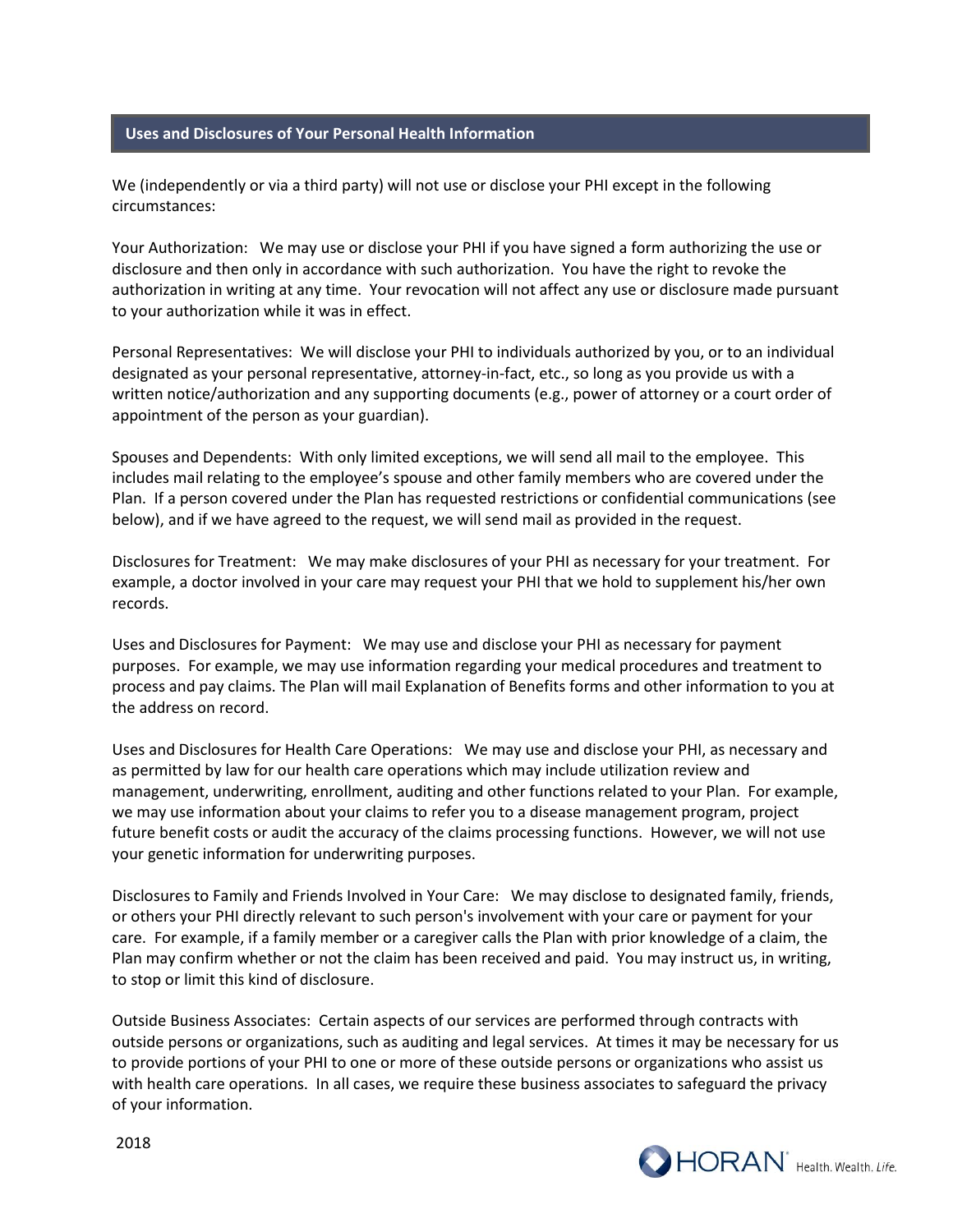Other Health-Related Products or Services: We may use your PHI to determine whether you might be interested in, or benefit from, treatment alternatives or other health-related programs, products, or services which may be available to you under your plan. For example, we may use or disclose PHI to send you treatment reminders for services such as mammograms or prostate cancer screenings. We will not use your information to communicate with you about products or services which are not healthrelated without your written permission.

Other Uses and Disclosures: We are permitted by law to make certain uses and disclosures of your PHI without your authorization.

We may release your PHI for any of the following purposes:

- Required by Law: We will disclose your PHI when required to do so by federal, state or local law.
- Plan Sponsor: For purposes of maintaining the Plan, we may disclose your PHI to certain employees of the company. However, those employees will only use or disclose that information as necessary to perform plan administration functions or as otherwise required by HIPAA, unless you have authorized further disclosures.
- Health Oversight Activities: We may disclose your PHI to a government agency authorized to oversee the health care system or government programs, or its contractors (e.g., state insurance department, U.S. Department of Labor) for activities authorized by law, such as audits, examinations, investigations, inspections and licensure activities.
- Legal Proceedings: We may disclose your PHI in response to a court or administrative order, subpoena, discovery request or other lawful process, under certain circumstances.
- Law Enforcement: We may disclose your PHI to law enforcement officials under limited circumstances. For example, in response to a warrant or subpoena; for the purpose of identifying or locating a suspect, witness, or missing person; or to provide information concerning victims of crimes.
- For Public Health Activities: We may disclose your PHI to a government agency that oversees the health care system or government programs for activities such as, but not limited to, preventing or controlling disease or activities related to the quality, safety or effectiveness of an FDA-regulated product or activity.
- Workers' Compensation: We may disclose your PHI when authorized by and to the extent necessary to comply with workers' compensation laws and similar programs.
- Victims of Abuse, Neglect, or Domestic Violence: We may disclose your PHI to appropriate authorities if we reasonably believe you are a possible victim of abuse, neglect, domestic violence or other crimes.

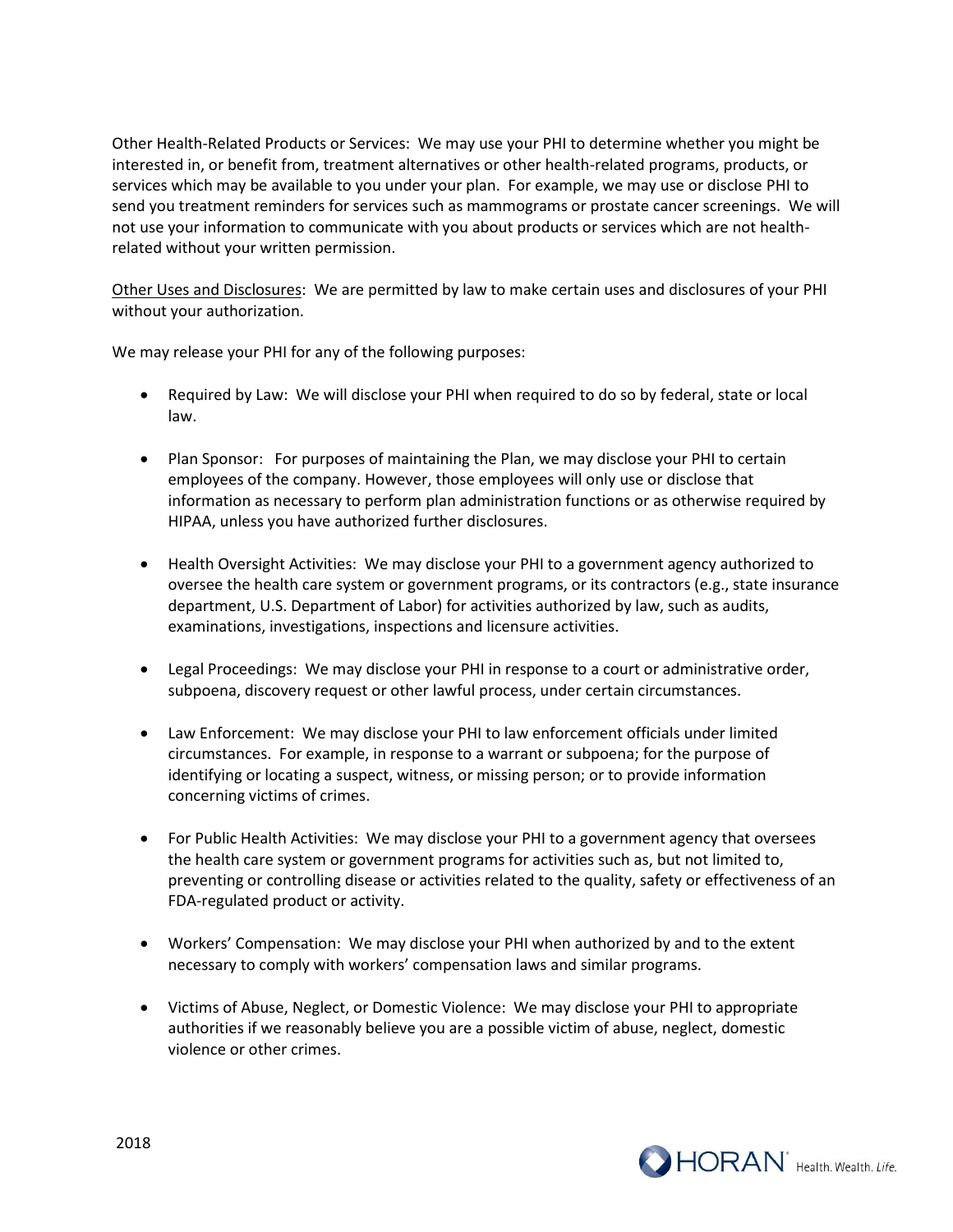- Coroners, Medical Examiners, Funeral Directors, and Organ Donation: In certain instances, we may disclose your PHI to coroners, medical examiners or funeral directors and in connection with organ donation or transplantation.
- Research: We may disclose your PHI to researchers, if certain established steps are taken to protect your privacy.
- Threat to Health or Safety: We may disclose your PHI to the extent necessary to prevent or lessen a serious and imminent threat to your health or safety, or the health or safety of others.
- For Specialized Government Functions: We may disclose your PHI in certain circumstances or situations to a correctional institution if you are an inmate in a correctional facility, to an authorized federal official when it is required for lawful intelligence or other national security activities or to an authorized authority of the Armed Forces.

### **Minimum Necessary Standard**

When using or disclosing PHI or when requesting PHI from another covered entity, we will make reasonable efforts not to use, disclose or request more than the minimum amount of information necessary to accomplish the intended purpose of the use, disclosure or request, taking into consideration practical and technological limitations.

However, the minimum necessary standard will not apply in the following situations:

- disclosures to or requests by a health care provider for treatment
- uses or disclosures made to the individual
- disclosures made to the Secretary of the US Department of Health & Human Services
- uses or disclosures that are required by law
- uses or disclosures that are required for the Plan's compliance with the HIPAA Privacy Standards
- uses or disclosures made pursuant to an authorization

This Notice does not apply to information that has been de-identified. De-identified information is health information that does not identify an individual, and with respect to which there is no reasonable basis to believe that the information can be used to identify an individual.

In addition, we may use or disclose "summary health information" for obtaining premium bids or modifying, amending or terminating the Plan. Summary health information summarizes the claims history, claims expenses or type of claims experienced by individuals for whom we have provided health benefits under the Plan, and from which identifying information has been deleted in accordance with the HIPAA Privacy Standards.

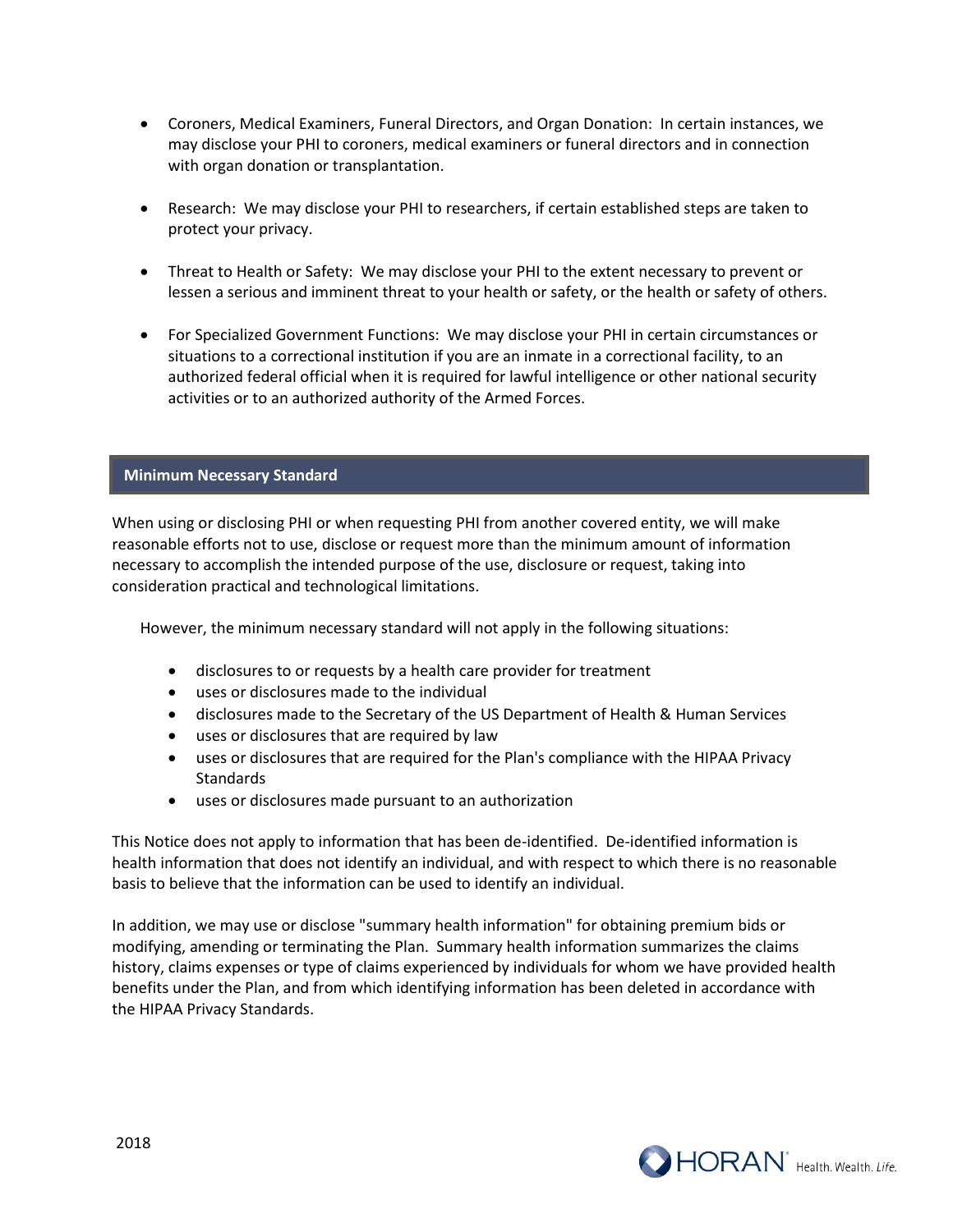### **Your Rights**

Access to Your PHI: You have the right to copy and inspect the PHI we retain on your behalf. All requests for access must be in writing and be signed by you or your representative. If the information you request is maintained electronically, and you request an electronic copy, we will provide a copy in the electronic form and format you request, if the information can be readily produced in that form and format. If the information cannot be readily produced, we will work with you to come to an agreement on form and format and if one can't be reached, we will provide a paper copy. We reserve the right to charge you a reasonable copying fee if you request a paper copy of the information. We also reserve the right to charge for postage if you request a mailed copy.

Amendments to Your PHI: You have the right to request, in writing, PHI we maintain about you be amended. We are not obligated to make all requested amendments, but we will give each request careful consideration. All amendment requests, in order to be considered by us, must be in writing, signed by you or your representative, and must state the reasons for the amendment request. If an amendment you request is made by us, we may also notify others who work with us. You may request an amendment by sending a written request to the address listed at the end of this notice.

Confidential communications: You have the right to request confidential communications. If you believe that normal communications would put you in danger (as in situations of domestic violence), you may request that the Plan send communications with PHI (e.g., an Explanation of Benefits) to you by alternative means or to an alternative location. Your request must be in writing. Such requests, if reasonable, will be accommodated when you state in the request that you believe normal communications would endanger you.

Restrictions on Uses and Disclosures of Your PHI: You may request, in writing, we restrict uses and disclosures of your PHI to carry out treatment, payment or health care operations, or to restrict disclosures to family members, relatives, friends or other persons identified by you who are involved in your care or payment for your care. However, we are not required to agree to your requested restriction but we will attempt to accommodate reasonable requests when appropriate, and we retain the right to terminate an agreed-to restriction if we believe such termination is appropriate. In the event of a termination by us, we will notify you of such termination. You also have the right to terminate any agreed-to restriction by sending a written request to the address listed at the end of this notice.

Accounting for Disclosures of Your PHI: You have the right to receive an accounting of certain disclosures of your PHI. Requests must be made in writing, signed by you or your representative, and sent to the address listed at the end of this notice. The first accounting of a 12-month period is free; we reserve the right to charge a fee for each subsequent accounting you request within the same 12-month period.

Breach Notification: You have the right to be notified in the event that we or a Business Associate discover a breach of your unsecured PHI.

Copy of this Notice: You have the right to a paper copy of this Notice upon request. Your request must be in writing and sent to the Privacy Officer. A copy of the current notice will be sent to you.